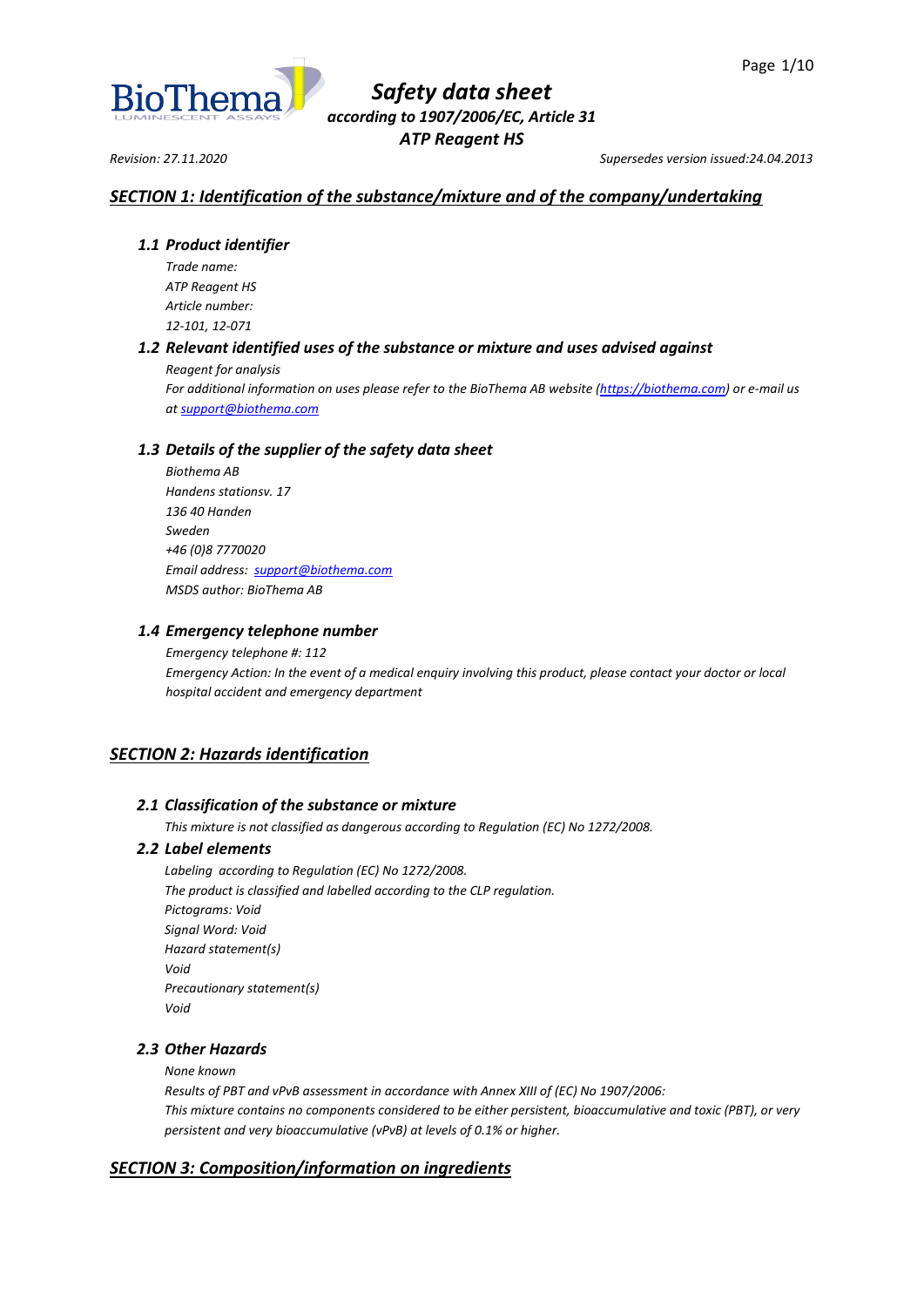*Revision: 27.11.2020 Supersedes version issued:24.04.2013*

### *3.1 Substances*

*Not applicable*

#### *3.2 Mixtures*

*Solid. No disclosure requirement according to Regulation (EC) No 1272/2008*

| c | CAS | <b>Chemical name</b> | Percent |
|---|-----|----------------------|---------|
|   |     |                      |         |

### *SECTION 4: First aid measures*

#### *4.1Description of first aid measures*

*Personal protective equipment for first aid responders is not required. No immediate medical attention required.*

*After inhalation: Supply fresh air; consult doctor in case of complaints.*

*After skin contact: The product might cause skin irritation; good practice is to remove contaminated clothing and rinse skin with water.*

*After eye contact: Rinse opened eye for several minutes under running water as a precaution. Remove contact lenses.*

*After ingestion: Drink water (two glasses at most). Consult doctor if feeling unwell.*

*If these recommendations are not followed the exposed person could experience a delayed eye irritation and skin irritation.*

#### *4.2 Most important symptoms and effects, both acute and delayed*

*May cause irritation. We have no further description of any symptoms.*

*4.3 Indication of any immediate medical attention and special treatment needed*

*No information available.*

#### *SECTION 5: Firefighting measures*

#### *5.1 Extinguishing media*

*Suitable extinguishing media:*

*CO2, powder or water spray. Fight larger fires with water spray or alcohol resistant foam. Use extinguishing media that is appropriate to the local surrounding environment and circumstance. Unsuitable extinguishing media:*

*For this product no limitations of extinguishing media are given.*

#### *5.2 Special hazards arising from the substance or mixture:*

*No data available*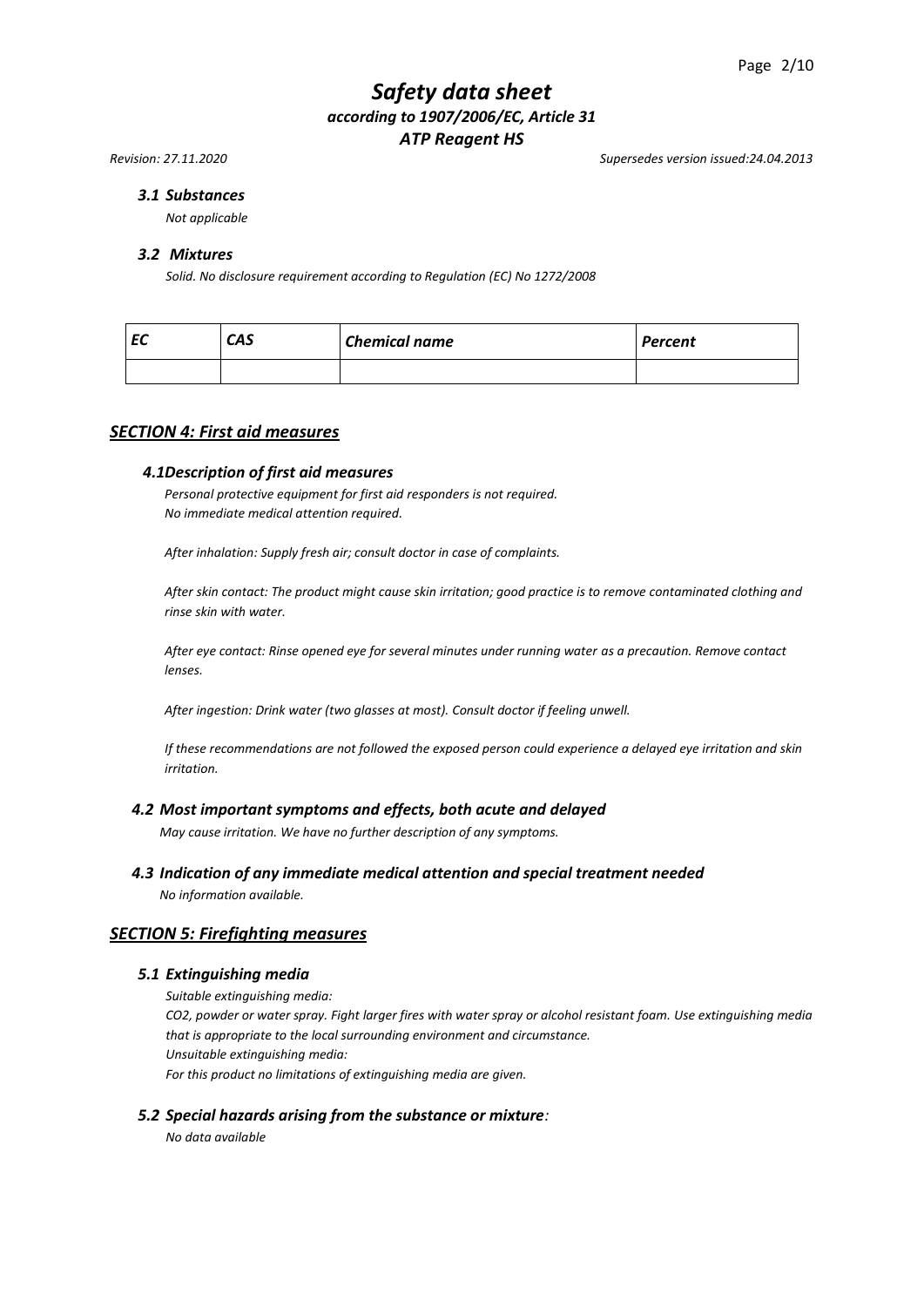*Revision: 27.11.2020 Supersedes version issued:24.04.2013*

# *5.3 Advice for firefighters:*

*Wear protective clothing for firefighters. Wear self-contained breathing apparatus for firefighting if necessary.*

# *SECTION 6: Accidental release measures*

### *6.1 Personal precautions, protective equipment and emergency procedures:*

*Advice for non-emergency personnel: Wear suitable protective equipment as specified in SECTION 8*

*Advice for emergency personnel: Wear suitable protective equipment as specified in SECTION 8* 

#### *6.2 Environmental precautions*

*Dilute with plenty of water. Do not allow to enter sewers/ surface or ground water.*

#### *6.3 Methods and material for containment and cleaning up*

*Sweep up/absorb with any liquid-binding material and dispose according to section 13.*

#### *6.4 Reference to other sections*

*See section 7 for safe handling See section 13 for disposal information*

### *SECTION 7: Handling and storage*

### *7.1 Precautions for safe handling:*

*Advice on safe handling: No special measures required*

*Advice on hygiene measures: Good practice is to wash hands before and after working with this mixture. Change contaminated clothing.*

#### *7.2 Conditions for safe storage, including any incompatibilities*

*Storage conditions: Keep product fully closed See product label for recommended storage temperature* 

### *7.3 Specified end use(s)*

*See subsection 1.2.*

# *SECTION 8: Exposure controls/personal protection*

#### *8.1Control parameters*

*Components with workplace control parameters: None*

# *8.2 Exposure controls*

*Engineering controls: General industrial hygiene practice.*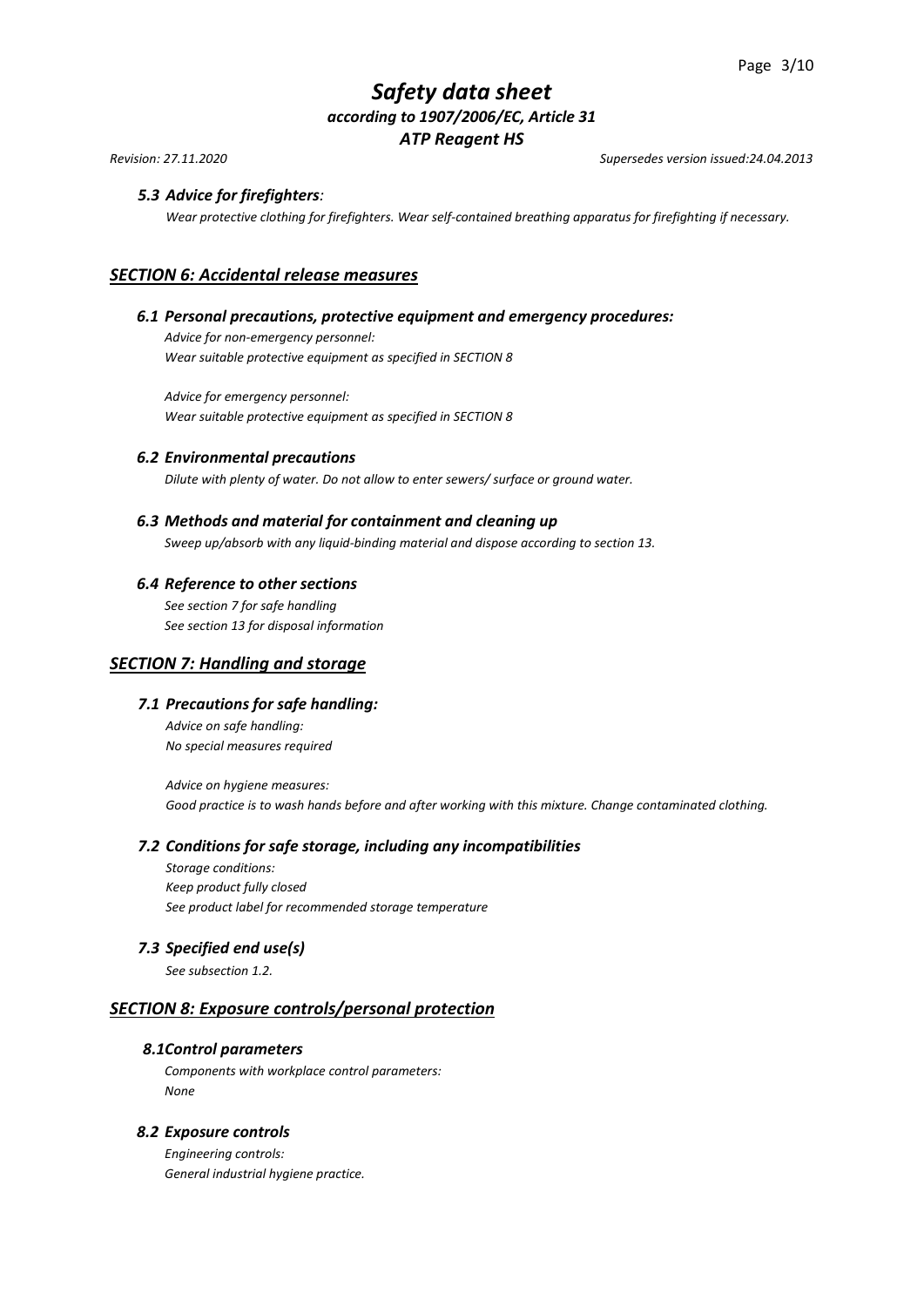#### *Revision: 27.11.2020 Supersedes version issued:24.04.2013*

*Good general ventilation (typically 10 air changes per hour) should be used. Ventilation rates should be matched to conditions. If applicable, use process enclosures, local exhaust ventilation, or other engineering controls to maintain airborne levels below recommended exposure limits. If exposure limits have not been established, maintain airborne levels to an acceptable level.*

*Individual protection measures:*

*Personal protection equipment should be chosen according to the CEN standards and in discussion with the supplier of the personal protective equipment. Considerations to specific work environment where the product is used should be made.*

*Eye/face protection: Safety glasses tested and approved under standards such as EN 166(EU).*

#### *Skin protection:*

*Wear appropriate chemical resistant gloves. We recommend single use vinyl gloves. The exact break through time for substances has to be obtained from the manufacturer of the protective gloves and has to be observed when making a final choice.*

*Wear lab coat or suitable protective clothing.*

*Respiratory protection: Not required normally. In case of insufficient ventilation, wear suitable respiratory equipment.*

*Thermal hazards: Wear appropriate thermal protective clothing, when necessary.*

*Environmental exposure controls No special precautionary measures necessary.*

### *SECTION 9: Physical and chemical properties*

#### *9.1.Information on basic physical and chemical properties*

| State of matter:                              | Solid                                     |  |
|-----------------------------------------------|-------------------------------------------|--|
| Form:                                         | Powder                                    |  |
| Colour:                                       | White to pale yellow                      |  |
| Odour:                                        | <b>Odourless</b>                          |  |
| Odour threshold:                              | No information available. Odourless       |  |
| pH:                                           | 6-8 at 20 °C (68 °F)                      |  |
| Melting point/freezing point:                 | No information available. Not determined. |  |
| Initial boiling point and boiling range:      | No information available. Not determined. |  |
| Flash point:                                  | Not applicable. Not flammable.            |  |
| Evaporation rate:                             | No information available. Not determined. |  |
| Flammability (solid, gas):                    | Not applicable. Not flammable.            |  |
| Upper/lower flammability or explosive limits: | Not applicable. Not flammable.            |  |
| Vapour pressure:                              | No information available. Not determined. |  |
| Vapour density:                               | No information available. Not determined. |  |
| Relative density:                             | No information available. Not determined. |  |
| Solubility(ies):                              | Fully miscible in water                   |  |
| Partition coefficient: n-octanol/water:       | No information available. Not determined. |  |
| Auto-ignition temperature:                    | Not applicable. Not flammable.            |  |
| Decomposition temperature:                    | No information available. Not determined. |  |
| Viscosity:                                    | No information available. Not determined. |  |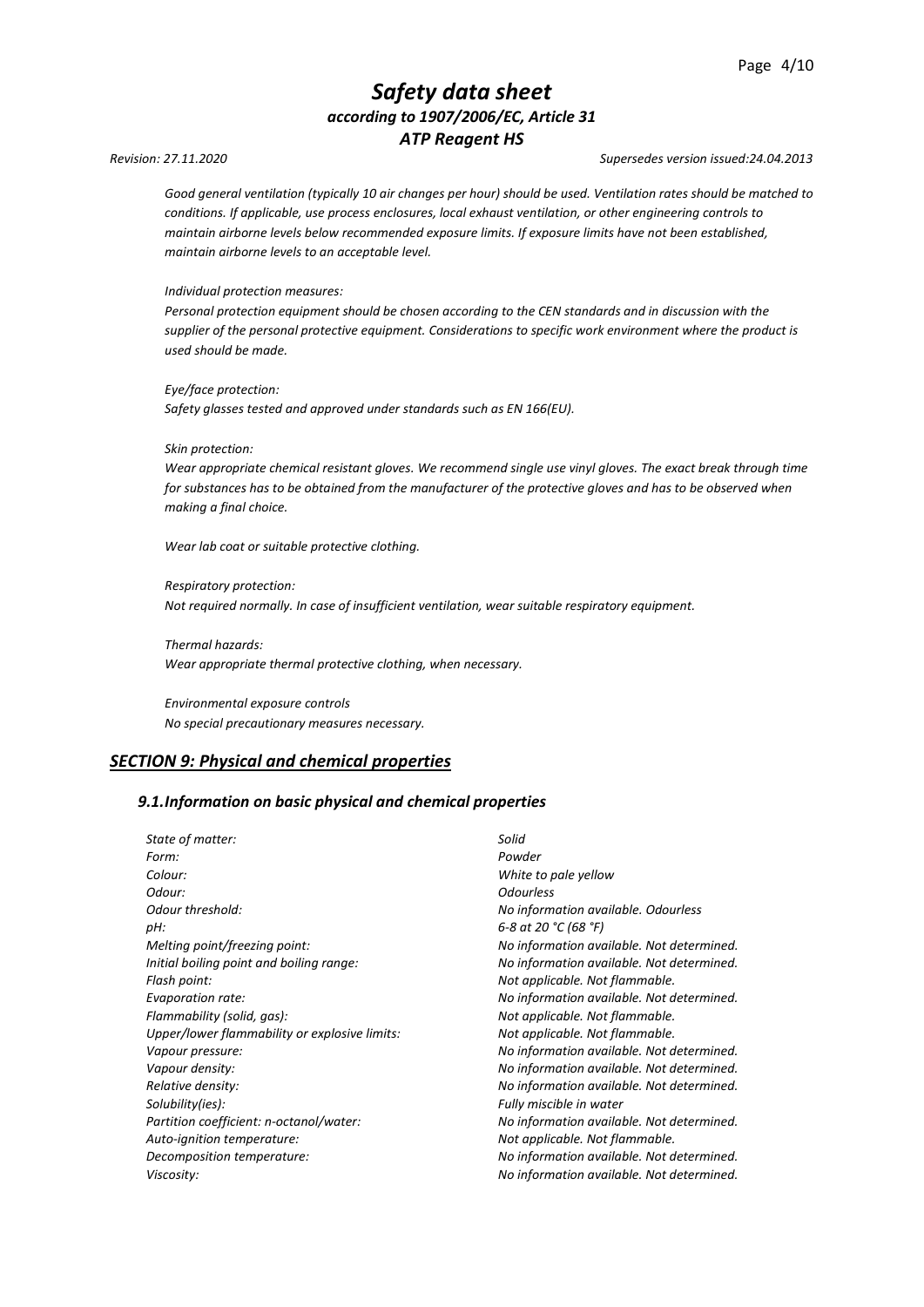#### *Revision: 27.11.2020 Supersedes version issued:24.04.2013*

*Oxidising properties. None*

*Explosive properties: Not classified as explosive.*

### *9.2.Other Information*

*No relevant additional information available.*

# *SECTION 10: Stability and reactivity*

#### *10.1 Reactivity*

*The product is stable and non-reactive under normal conditions of use, storage and transport.*

#### *10.2 Chemical stability*

*Material is stable under normal conditions.*

# *10.3 Possibility of hazardous reactions*

*No dangerous reaction known under conditions of normal use.*

#### *10.4 Conditions to avoid*

*Contact with incompatible materials. Do not heat closed container. Do not pressurize container.*

*10.5 Incompatible materials*

*Strong oxidising or reducing agents. Strong acids or strong bases.*

#### *10.6 Hazardous decomposition products*

*No hazardous decomposition products are known.*

#### *SECTION 11: Toxicological information*

### *11.1 Information on toxicological effects*

#### *General information*

*Occupational exposure to the substance or mixture may cause adverse effects. Handle in accordance with good industrial hygiene and safety practice.*

#### *Information on likely routes of exposure*

*Ingestion: May cause discomfort if swallowed. Inhalation: Prolonged inhalation may be harmful. Skin exposure: Prolonged contact with skin may cause temporary irritation. Eye exposure: Direct contact with eyes may cause temporary irritation. Symptoms: Exposure may cause temporary irritation, redness, or discomfort.*

*acute toxicity Due to partial or complete lack of data the classification is not possible skin corrosion/irritation Due to partial or complete lack of data the classification is not possible serious eye damage/irritation Due to partial or complete lack of data the classification is not possible respiratory or skin sensitisation Due to partial or complete lack of data the classification is not possible germ cell mutagenicity Due to partial or complete lack of data the classification is not possible carcinogenicity Due to partial or complete lack of data the classification is not possible reproductive toxicity Due to partial or complete lack of data the classification is not possible STOT-single exposure Due to partial or complete lack of data the classification is not possible STOT-repeated exposure Due to partial or complete lack of data the classification is not possible aspiration hazard Due to partial or complete lack of data the classification is not possible*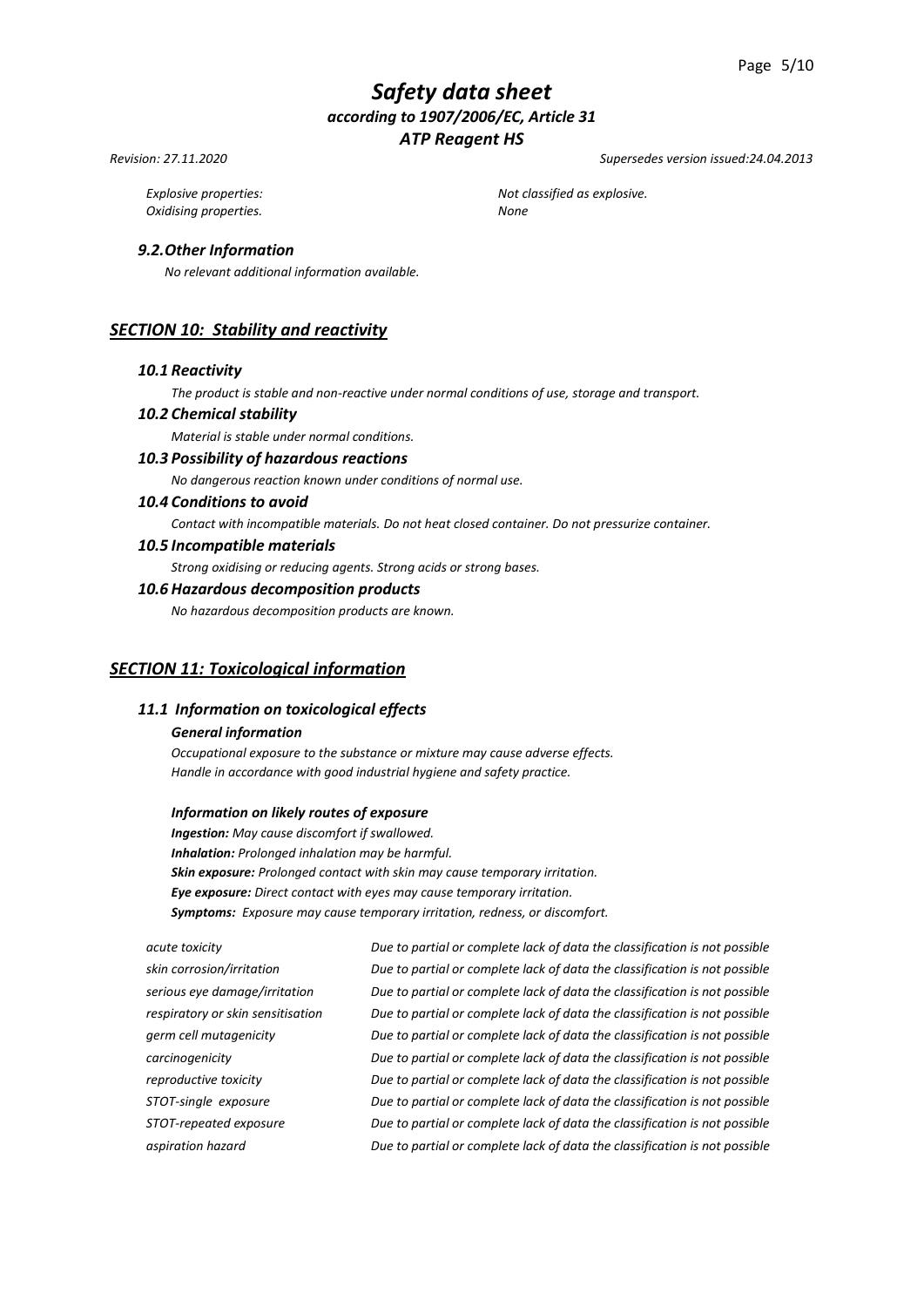*Revision: 27.11.2020 Supersedes version issued:24.04.2013*

# *SECTION 12: Ecological information*

#### *12.1 Toxicity*

*No data available* 

# *12.2 Persistence and degradability*

*No data available*

#### *12.3 Bioaccumulative potential*

*Bioconcentration factor (BCF)*

*No data available* 

*n-octanol/water (log Kow)*

*No data available*

#### *12.4 Mobility in soil*

*No data available* 

# *12.5 Results of PBT and vPvB assessment*

*This product does not contain a PBT or vPvB or substances.*

### *12.6 Other adverse effects*

*This product may effect the pH in aquatic environment and risk adverse effect on water organisms. See pH specification under subsection 9.1.*

#### *SECTION 13: Disposal considerations*

### *13.1Waste treatment methods*

#### *Residual waste*

*Dispose of in accordance with local regulations. Empty containers or liners may retain some product residues. This material and its container must be disposed of in a safe manner.*

#### *Contaminated packaging*

*Empty containers should be taken to an approved waste handling site for recycling or disposal. Since emptied containers may retain product residue, follow label warnings even after container is emptied.*

#### *EU waste code*

*The Waste code should be assigned in discussion between the user, the producer and the waste disposal company.*

#### *Disposal methods/information*

*Collect and reclaim or dispose in sealed containers at licensed waste disposal site. Special precautions*

*Dispose in accordance with all applicable regulations.*

### *SECTION 14: Transport information*

#### *14.1 UN number*

*ADR/RID: Not regulated as dangerous goods. IMDG: Not regulated as dangerous goods. IATA: Not regulated as dangerous goods.*

#### *14.2 UN proper shipping name*

*ADR/RID: Not regulated as dangerous goods. IMDG: Not regulated as dangerous goods. IATA: Not regulated as dangerous goods.*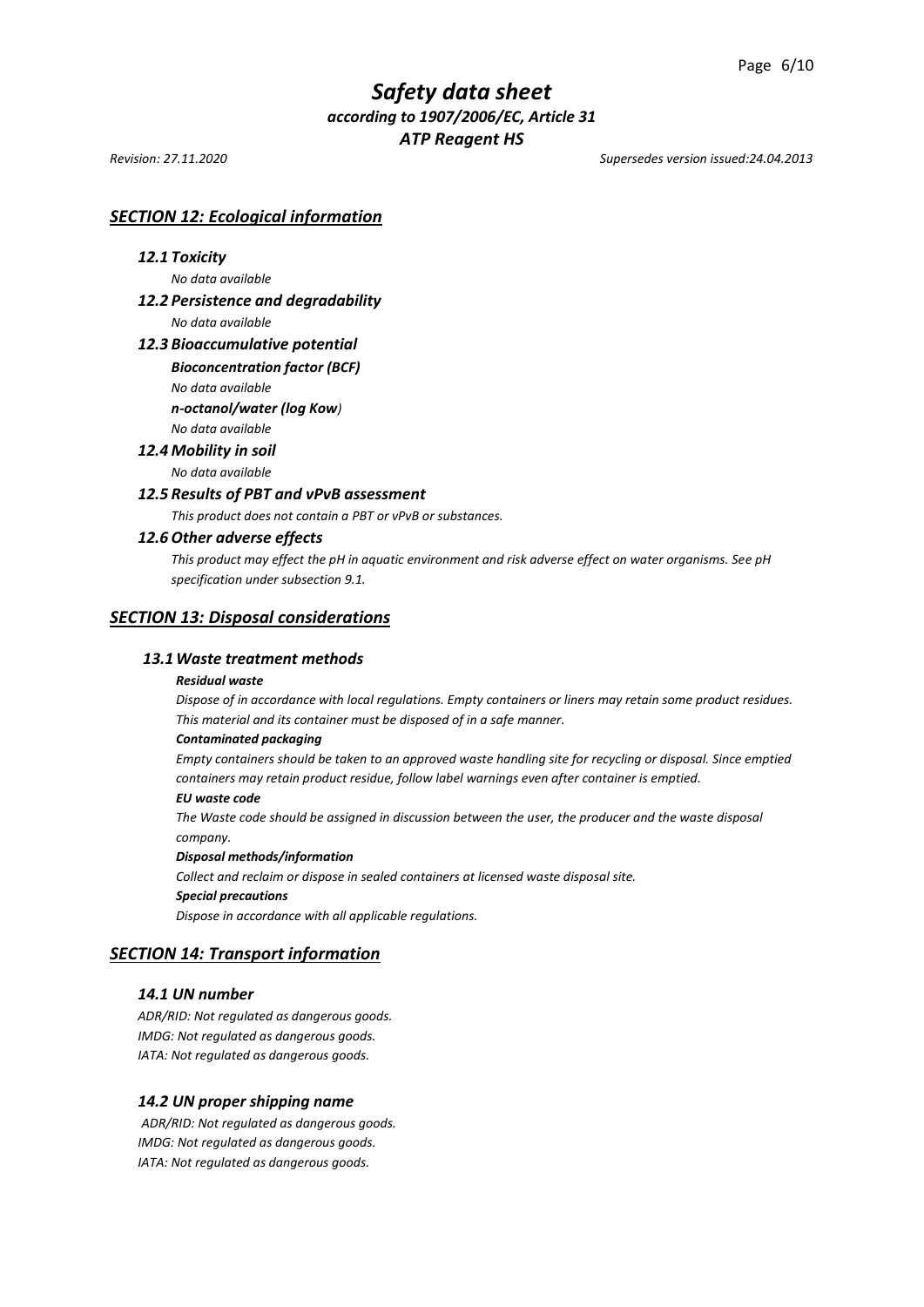#### *Revision: 27.11.2020 Supersedes version issued:24.04.2013*

#### *14.3 Transport hazard class(es)*

*ADR/RID: Not regulated as dangerous goods. IMDG: Not regulated as dangerous goods. IATA: Not regulated as dangerous goods.*

#### *14.4 Packaging group*

*ADR/RID: Not regulated as dangerous goods. IMDG: Not regulated as dangerous goods. IATA: Not regulated as dangerous goods.*

#### *14.5 Environmental hazards*

*ADR/RID: Not regulated as dangerous goods. IMDG: Not regulated as dangerous goods. IATA: Not regulated as dangerous goods.*

# *14.7 Transport in bulk according to Annex II of Marpol and the IBC Code*

*Not applicable*

# *SECTION 15: Regulatory information*

# *15.1 Safety, health and environmental regulations/legislation specific for the substance or mixture*

#### *EU Regualtions*

*Regulation (EC) No. 1005/2009 on substances that deplete the ozone layer, Annex I and II, as amended Not listed.*

*Regulation (EC) No. 850/2004 On persistent organic pollutants, Annex I as amended Not listed.*

*Regulation (EU) No. 649/2012 concerning the export and import of dangerous chemicals, Annex I, Part 1 as amended* 

*Not listed.*

*Regulation (EU) No. 649/2012 concerning the export and import of dangerous chemicals, Annex I, Part 2 as amended*

*Not listed.*

*Regulation (EU) No. 649/2012 concerning the export and import of dangerous chemicals, Annex I, Part 3 as amended*

*Not listed.*

*Regulation (EU) No. 649/2012 concerning the export and import of dangerous chemicals, Annex V as amended*

*Not listed.*

*Regulation (EC) No. 166/2006 Annex II Pollutant Release and Transfer Registry* 

*Not listed.*

*Regulation (EC) No. 1907/2006, REACH Article 59(10) Candidate List as currently published by ECHA Not listed.*

#### *Authorisations Regulation*

*(EC) No. 1907/2006, REACH Annex XIV Substances subject to authorization, as amended Not listed.*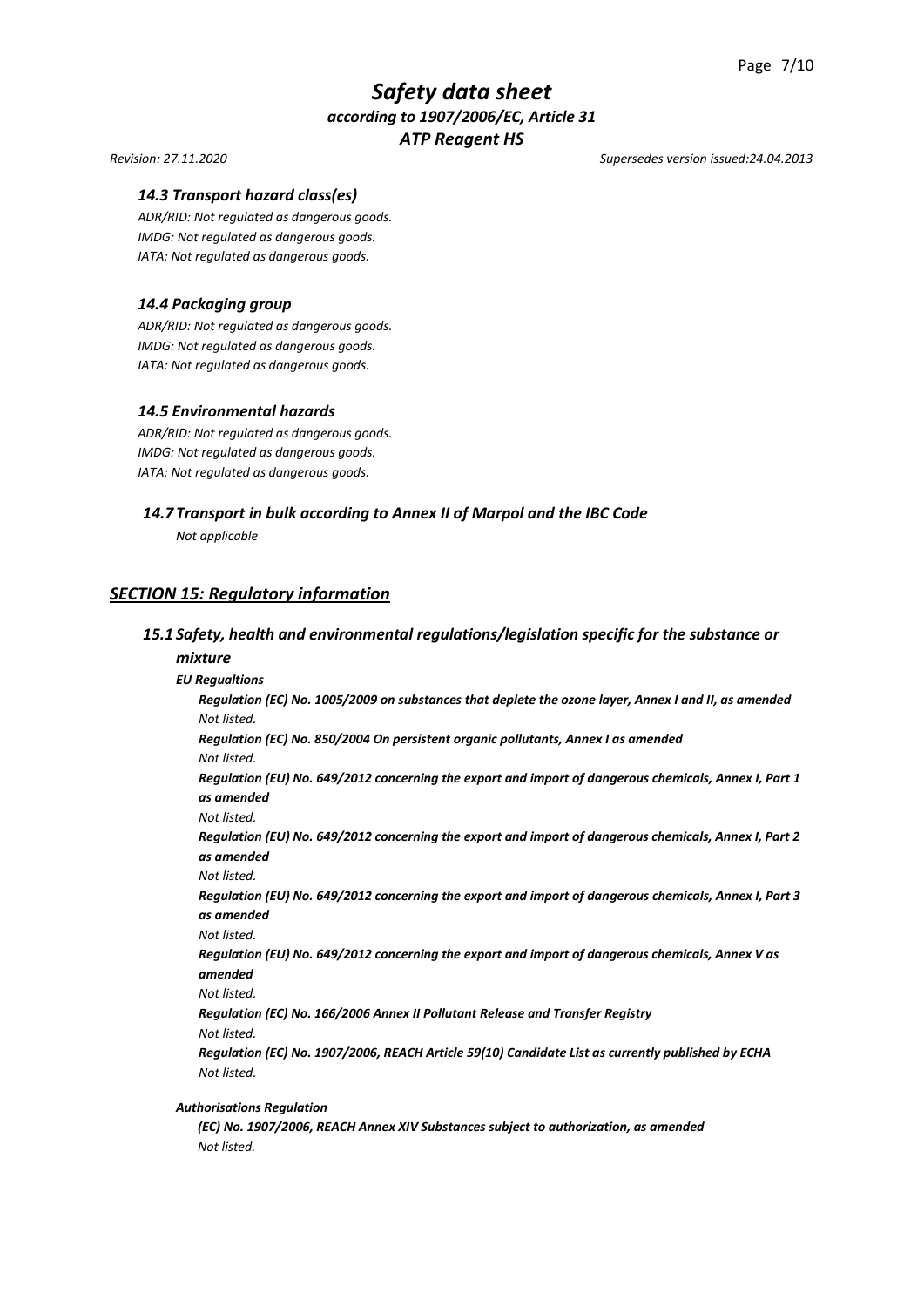*Revision: 27.11.2020 Supersedes version issued:24.04.2013*

*Restrictions on use* 

*Regulation (EC) No. 1907/2006, REACH Annex XVII Substances subject to restriction on marketing and use as amended*

*Not listed.*

*Directive 2004/37/EC: on the protection of workers from the risks related to exposure to carcinogens and mutagens at work*

*Not listed.*

*Directive 92/85/EEC: on the safety and health of pregnant workers and workers who have recently given birth or are breastfeeding*

*Not listed.*

*Other EU regulations*

*Directive 2012/18/EU on major accident hazards involving dangerous substances Not listed.* 

*Directive 98/24/EC on the protection of the health and safety of workers from the risks related to chemical agents at work* 

*Not listed.*

*Directive 94/33/EC on the protection of young people at work Not listed.*

*Other regulations*

*The product is classified and labelled in accordance with EG 1272/2008 (CLP regulation) as amended. This Safety Data Sheet complies with the requirements of Regulation (EC) No 1907/2006 as amended.*

#### *National regulations*

*Follow national regulation for work with chemical agents.*

#### *SECTION 16: Other information*

#### *List of abbreviations*

*CLP: Classification, Labelling and Packaging AND: Agreement concerning the International Carriage of Dangerous Goods by Inland Waterways RID: Regulations Concerning the International Transport of Dangerous Goods by Rail ADR: European Agreement concerning the International Carriage of Dangerous Goods by Road IATA: International Air Transport Association IMDG: International Maritime Code for Dangerous Goods IBC Code: International Code for the Construction and Equipment of Ships carrying Dangerous Chemicals in Bulk Marpol: International Convention for the Prevention of Pollution from Ships PBT: Persistent, bioaccumulative and toxic vPvB: Very persistent and very bioaccumulative*

#### *References*

*ACGIH's documentation of the Threshold Limit Values and Biological Exposure Indices* 

*EPA* (*Environmental Protection Agency)*

*HSDB®-Hazardous Substances Data Bank*

*IARC- monographs on the carcinogenic risks to humans*

*National toxicology program(NTP) report on carcinogen*

#### *Information on evaluation method leading to the classification of mixture*

*The classification for health and environmental hazards is derived by a combination of calculation methods and test data, if available.*